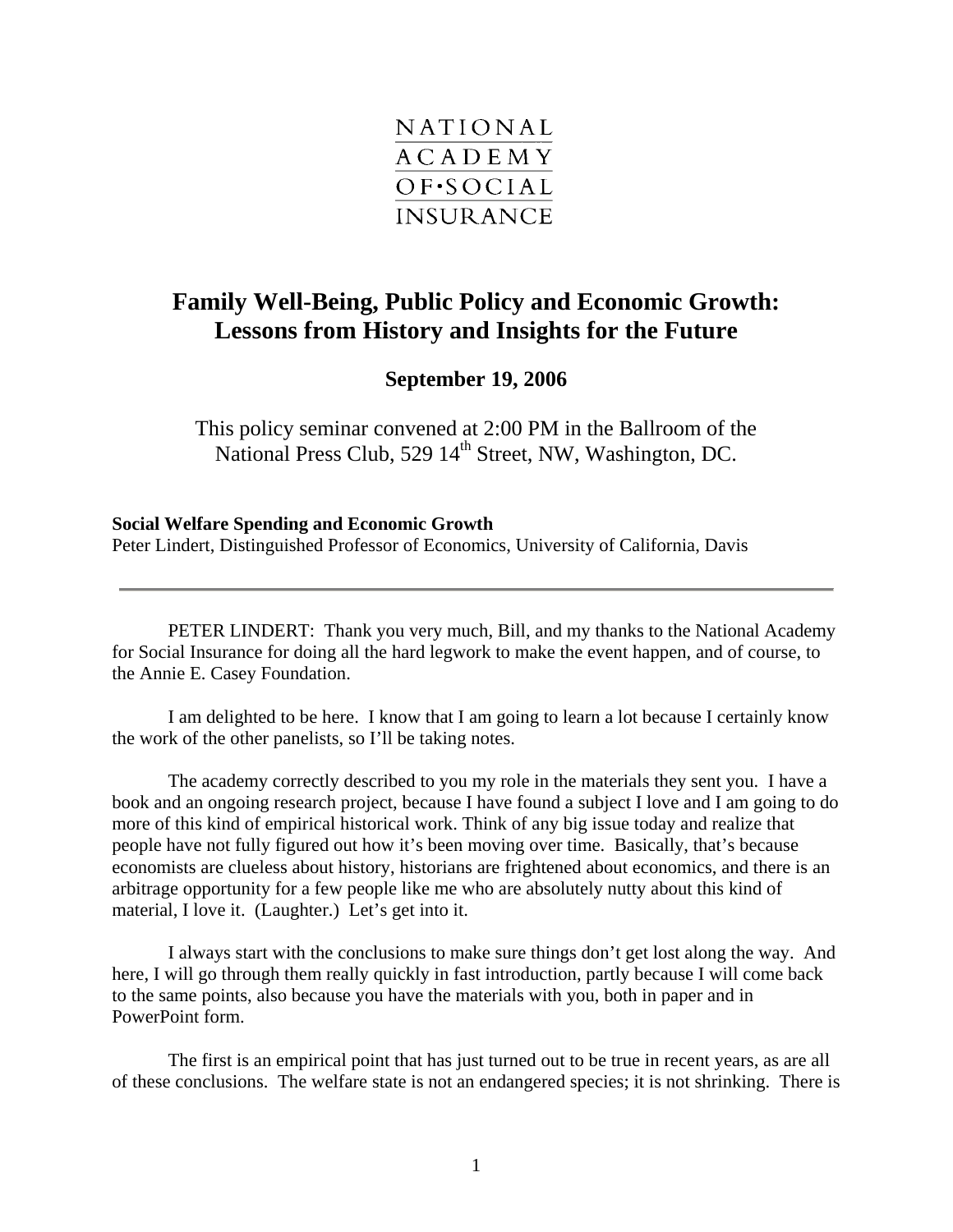no "race to the bottom," whereby countries might compete against each other to slash their programs the most, in order to slash taxes the most, and bring all social spending down.

Second, the point for which my book has been most discussed, I suppose, is this freelunch puzzle. If you look at the experience of the rich industrial OECD countries, what you find is something that is seldom said. The actual cost in terms of GDP of the real-world package of many different kinds of social transfers that are often called the welfare state is indistinguishable from zero. So it's a free lunch nationally in that sense – of course, not a free lunch for everybody within the nation. About 10 or 12 European countries have achieved longer life through better healthcare facilities and more equality of income without losing any GDP. How? I won't just give it to you as a statistical result; we want to figure out how that could be.

First, I want to add to the puzzle and make it look even stranger because we can list all sorts of ways in which relatively low spending countries – the United States, Canada, Australia, and Japan, and until recently, Switzerland actually have better institutions than the Western Europeans.

There are plenty of mistakes that I can list on the European side of the transatlantic comparisons of who's got the right institutions for economic growth. But as you can see, those European mistakes are unrelated to the welfare state. That is, they are mistakes, but they aren't related to what we do with the poor, the sick, and the elderly. The mistakes do relate to protections against competition, something the Americans tended to get more right. Note also, this sliding geography of Europe – there are certain countries in Europe that have this problem more than others, and you can see on the screen that Southern Europe will have some trouble.

The screen first lists advantages in favor of welfare states: better tax mix – that's not tax levels but that's tax mix, and we can discuss that; investment in mothers' careers, especially healthcare insurance; relatively cleaner governments – that's slightly – there's only a slight difference among the rich countries, but in fact the countries that have the best sort of nocorruption ratings are those welfare states of Northern Europe; and perhaps something on the screen there with the four letters ALMP, that is, active labor market policy. I'll come back to that.

Okay, we will want to worry about the big question of how the future might differ from the past. If I give you evidence that shows that in the  $20<sup>th</sup>$  century having a large welfare state has not yet been a huge problem, you can still say, as we've all been sensing from our watching of the media that things will break down in the  $21<sup>st</sup>$  century. The population-aging crisis means trouble for pensions, healthcare, and other things related to age. You can see on the screen a couple points I want to make about that.

First of all, we've already got a hint from OECD experience how public programs will adjust because they will have to in the  $21<sup>st</sup>$  century. This is not a phony issue raised by someone who didn't like entitlements programs, there is a real issue here relating aging populations.

And then finally, an even more sweeping gloss at the end. Now this one is less empirical, but I'll stand by it and if we had the chance, I'd elaborate. It's not true that you have to choose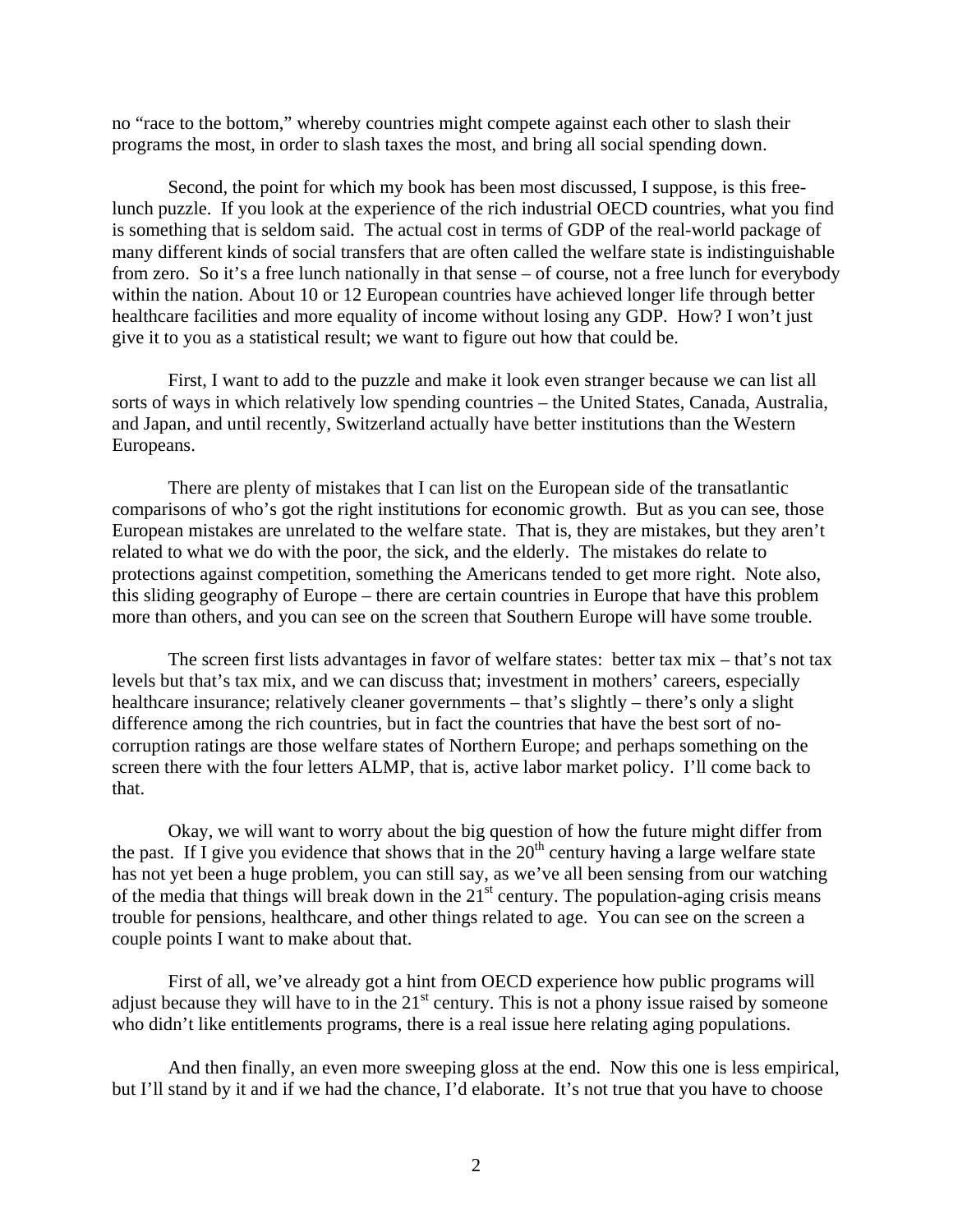between equality and efficiency. The political process often does, because one side or the other gets the upper hand, but you don't have to. Every country has passed up the 20-dollar bills on the sidewalk where they could have made people more equal and the whole country richer. Let's go into these six conclusions.

First, I'll use the terms "social transfers" and "welfare state." The paper, the long version, tells you more about what I do and don't mean here. But on the screen, you can see the kinds of social transfers that I want to focus on here. Most of them are what the national product accountants would call transfers; that's not true of all of them. In particular, not everybody would have used the term transfers to describe public health expenditures, but I will just for convenience.

A country will be called a "welfare state" if those social transfers added up to 20 percent of gross domestic product or more. I choose that definition because it makes my quantitative yardstick for what's a welfare state happen to match the way the media usually decide which countries are welfare states.

I won't talk about public education spending here. It's not so controversial; it's a separate subject, worth a whole separate conference or seminar. And anti-market policies are also defined as not part of the welfare state – so, for example, minimum wage, protecting people against firing, protecting businesses against foreign competition, none of them count as welfare state policies. People have used the phrase, "social protection" to defend such programs, but they're not in my definition of the welfare state.

Okay, very quickly, that point about there being no race to the bottom. This is like the old conclusion number one, the one I first listed. If you look at the set of countries that are in this category, ever since the late 1960s, the group has basically not changed much at all: very few new members in this group of welfare-state countries, and almost nobody dropping out. Ireland dropped out, and it's a very interesting case to discuss. Switzerland has just come in, a bit surprisingly for such a conservative country. Some Eastern European countries now qualify as democracies and therefore as welfare states. I guess I didn't tell you earlier that only democracies count in the way I use the term welfare states.

Conclusion number two is the free-lunch puzzle. At the moment, what is being said on the screen is the result of a lot of statistical work. The OECD shows no net effect of greater social transfers on GDP. I'm not the only one to say so. Several authors had said so before me, but I said it at more length and with what I considered some improvements in the way the statistics were done. I try to be as transparent as I can. If you want to see my data, there they are. They're on a website, they're in a boring volume two of this book. By the way, you would only be interested in volume one, which I recommend as a Christmas present, you know – (laughter) –because volume one is written for human beings. Volume two is for quantitative social scientists to keep them off my back, basically. (Laughter.)

Okay, that's the statistical result, and you can often get a statistical result where something looks like it could be zero, and who knows if that's really true or not. But there are good reasons why this might be true. And under "A" here I really want to emphasize an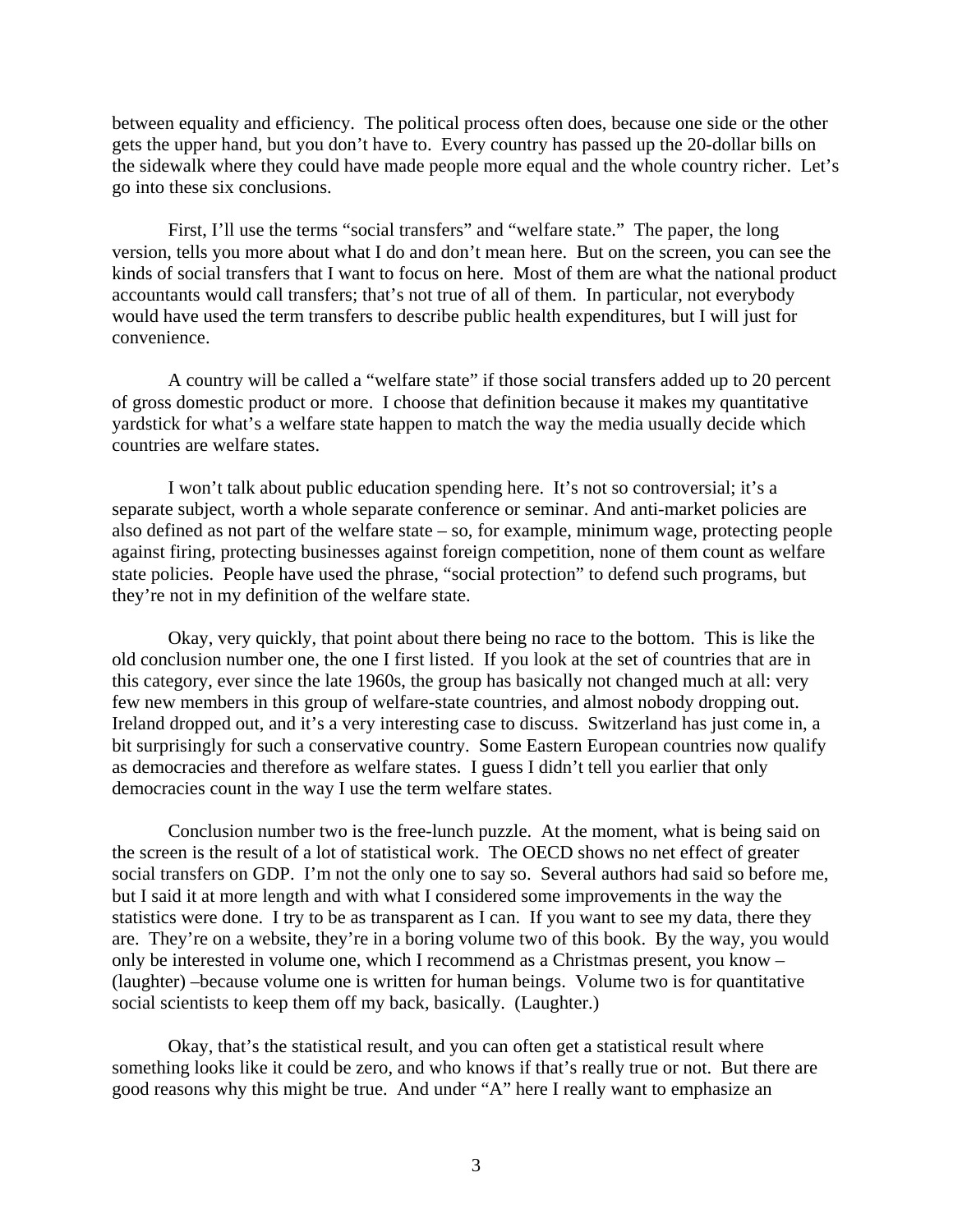important point about discourse on controversial social issues like these. How many times have you seen somebody say, oh, we know this to be true, some great economist has shown it?

The example that I want you to think about at the moment in connection with A is, we supposedly "know it's true" that the welfare state costs an enormous amount of GDP because just think of it; you are taxing people on the basis of their being productive and you're giving more to people, the less productive they are. And that's the basic tale. But, that is fiction, to put it in a stark way. It's good imagination, socially responsible imagination – you better worry about that possibility.

But I'm saying it is fiction in the sense that real-world welfare states don't make such basic mistakes. They don't say to somebody leaving high school, do you feel like not working ever? Would you like to strum your guitar? We'll give you 70 percent of the wage you might have earned for the rest of your life. Enjoy. But the parables, the way it's often told certainly in academia, and sometimes in the press, would make it sound that simple. There is no country that has done something as bad as that.

Rather, there are policy mistakes on all sides, and on the European sides, the mistakes don't happen to center on the welfare state. Let me tell you about different policies where these countries first got it really bad, and then they got it really good. First, I want to add to the puzzle by telling you reasons why these countries are doing things that would keep them behind the United States. And these all have that common denominator of being anti-competition policies; that's what I'm emphasizing here.

Higher education is a social sector where the Americans, I think, got it about right. It's the social sector that has the least to do with the poor, the elderly, and the sick. It's a sector where all countries wisely saw that there's some case for public subsidy because there are gains to knowledge being generated by this sector. But American practice makes everybody compete. Berkeley has to compete against public-sector UCLA, as well as private-sector Stanford. They have to compete against them for good students, for good faculty, for federal grants, and so forth. And so they are actually all are competing against each other. And when you look at the international rankings of institutions in higher education, it's a bit embarrassing for most of the non-Americans. The Americans got that one about right. We don't give free rides to everybody in that sector.

Competition in product markets  $-1$ 'll show you on the next screen a diagram of this. The United States and other low-spending countries, outside of Europe especially, are leading the way and the Europeans are slowly following toward having more competition in the main product markets, and this is an advantage for the outsiders over Western Europe. Western and Southern Europe, in particular – think Mediterranean and France and Belgium – have a lot of other barriers to competition.

Here was that graph of what is happening to product market competition. This is an OECD indicator for how restrictive you are. It only covers part of the economy, and there's actually more that's actually going on than those OECD economists in Paris could have shown you with that graph, but this is just for sectors like public utilities, et cetera. You see the USA at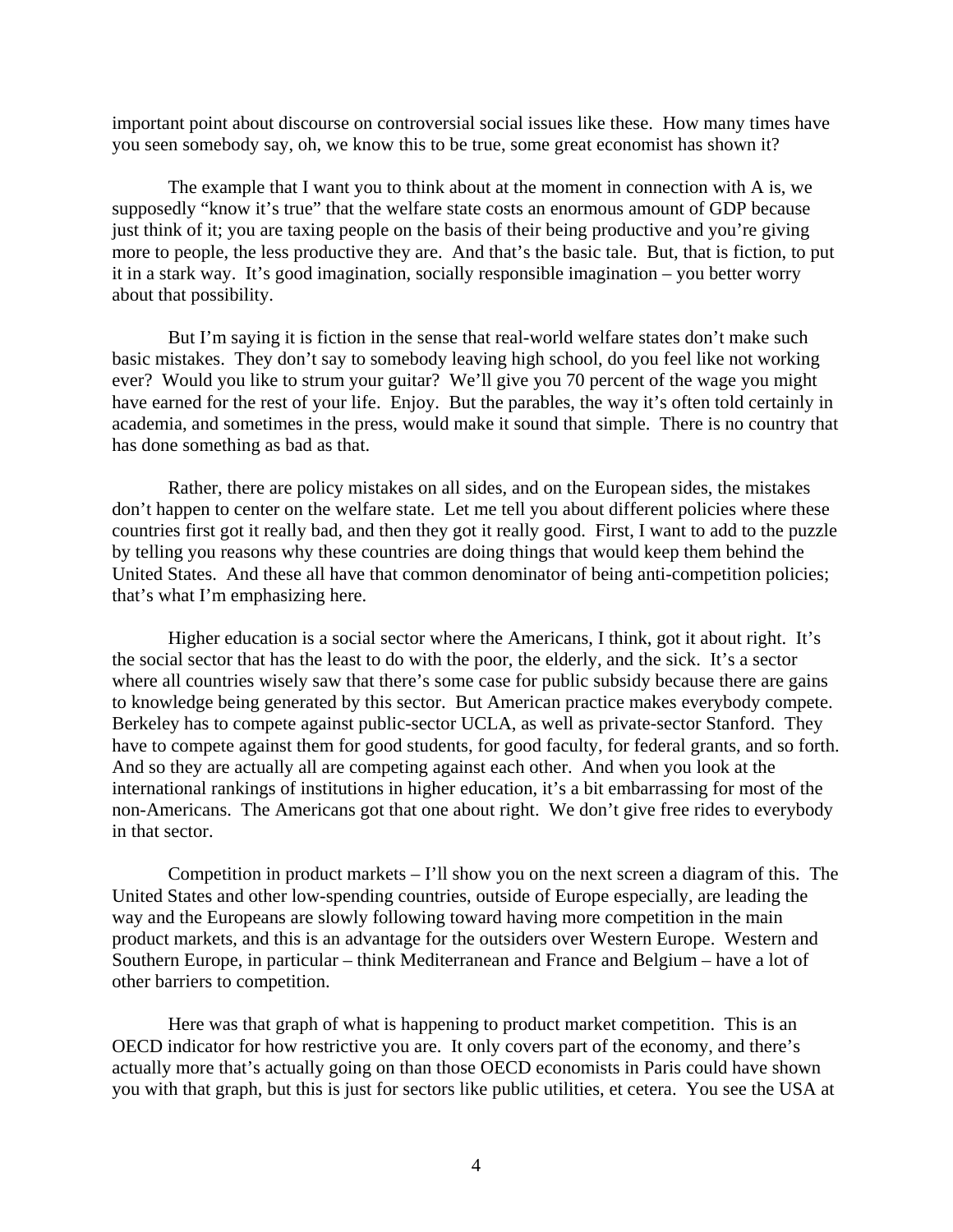the bottom, that is to say the least restriction, probably the best policy in that respect, and others catching up. The continental Europeans are still just catching up in that respect.

Let me talk about that other kind of restriction, the employee protection laws (EPLs). Now, I've just coauthored a National Bureau paper with more statistical work on this. Employee protection laws make it extremely hard to fire anybody who is a regular employee. You would have to go to great trouble to do that, and it is true of much of Europe, especially Southern Europe.

Does it raise or lower jobs overall, and does it raise or lower productivity overall? My argument will be it lowers productivity in the long run; it makes the economy less productive. And in red and green here, I've given you some examples of countries that differ very much in this kind of policy. I can't describe here how that EPL strictness is measured, but you know the a high number there means they really restrict the ability of employers to lay off senior workers or mid-career workers. Greece and Italy are very restrictive in that respect; Ireland and Denmark are not.

One thing I can show you – tell you for sure, is what I've already begun advertising in this language on the screen -- is that EPLs tilt unemployment toward youths and toward women. They have more of it. It takes them far longer to start their careers in those countries like were shown in red. On the screen, at the moment, is the result for youth. Another screen that you have and that I'll skip past in a second, shows the same thing for women.

How do I know that this lowers productivity? Well, aside from my telling you we worked on it statistically, you can just work it out over as you go through a generation or more. What happens is this: Consider somebody who was subject to these restrictions was shut out, forced to stay home and live with their parents for longer, in, say, Italy, in the late 1960s and early '70s, even now late in their career, they're still suffering a productivity and pay effect from it because it took them longer, basically, to start their main career. And since so much of learning is done on the job in your main career that is a loss of productivity. The same was true for women: Again, on that right-hand column, higher ratio of unemployment for women than for men in the working-age range.

Non-Europeans, like the United States, look best drifting toward the other end of the spectrum. Next let's go back to a classic argument: If you actually pay people unemployment compensation to stay out of work for a while, won't they stay out of work longer? Won't that cost jobs, et cetera? It does. That's what many other scholars have found; that's what I find. It has a very small effect on GDP, however, so that if there were something else in the bundle of national policies that was good, it could easily offset this.

Okay, so here's your first exam question. The basic point here is that when you think about the way in which people with low incomes or unemployed are being treated, the issue of what gives them the right incentives is a subtle one.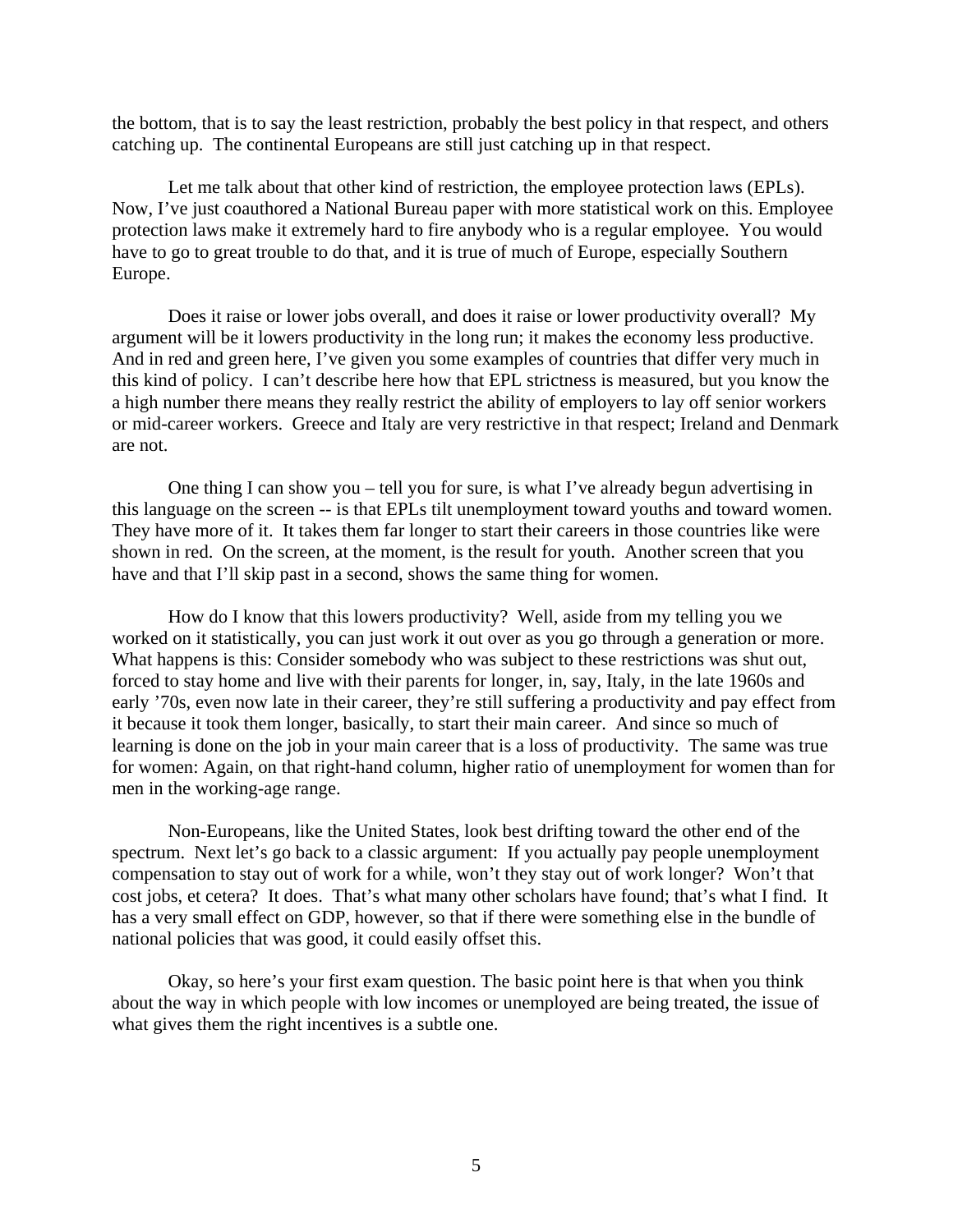So, exam question number one, multiple choice: Which of these gave a poor single mother, my definite – the group that I want to focus on here – the least incentive to get a job? It is A. Of those cases it would have been the U.S. under Reagan in the first administration.

Now, the red clarification of the answer gives it to you a little more directly. The big disincentive happened twice. The Johnson administration made this same kind of fateful step, as Charles Murray and others said so very eloquently. The work disincentive was reformed away under Nixon, Ford, and Carter, came back under early Reagan. What happened there?

Well, what happened is you had an environment, to say in the Reagan case, where it was so abhorrent to many people that somebody a little bit above the poverty line might actually get welfare payments. This was called welfare cheating. So they toughened the system and make sure that everybody would lose benefits at a pretty fast rate, as soon as they took a job. So think of poor single mom who is getting a hamburger-flipping job. When she does that, the benefits are taken away. The implicit tax rate at the margin was very high in both of those eras, for opposing political reasons.

USA under Clinton – here I have to give you a little more of the political flavor of that. I'm actually referring here to the 1993 initiation of more generous Earned Income Tax Credit (EITC). You can find it on Form 1040. It means that if you have a really low income, you'll not only be excused from taxes, you can get money back. While it says on the screen "under Clinton," it's actually a bi-partisan improvement, something that worked out very well in American policy. Other countries have begun to imitate it because it says, in effect, someday if you get a job and go up the career ladder someday you'll be a taxpayer like everybody else. But for a long time, while we get you into that career habit, at initially low rates of pay, you're not going to be paying those taxes.

Raising the EITC in 1993 had bi-partisan appeal. For Republicans, it's tax relief for working people. For Democrats, it's a relief for people with low income. So it worked politically. Tony Blair imitated it in the year 2000; they gave it a different name in Britain. Sweden's welfare state does not quite take everything away from you. There has been a debate between me and somebody else in the blogosphere about this. But Sweden will make sure she continues to get the childcare benefits, the healthcare benefits, and things like this, universal benefits that are not taken away by any kinds of means testing.

Okay, this being an American audience let me ask specifically: Who deserves the credit for the drop in U.S. welfare caseload? Is it this EITC, giving a tax break to low-income workers? Is it sort of the tough love of the 1996 welfare reform, which said block grants of the states and people are going to face their welfare limits very soon?

Here I rely on the other economists, and you can see on the screen what the best experts on that seem to say. Nada Eissa and Hilary Hoynes have found that EITC, that tax break for the low-income workers is definitely making more of them work. There's some cutting of hours. That wouldn't be too surprising down at that end of the spectrum, that there'd be a lot of parttime work involved. But, definitely you're raising work participation. And that's one of the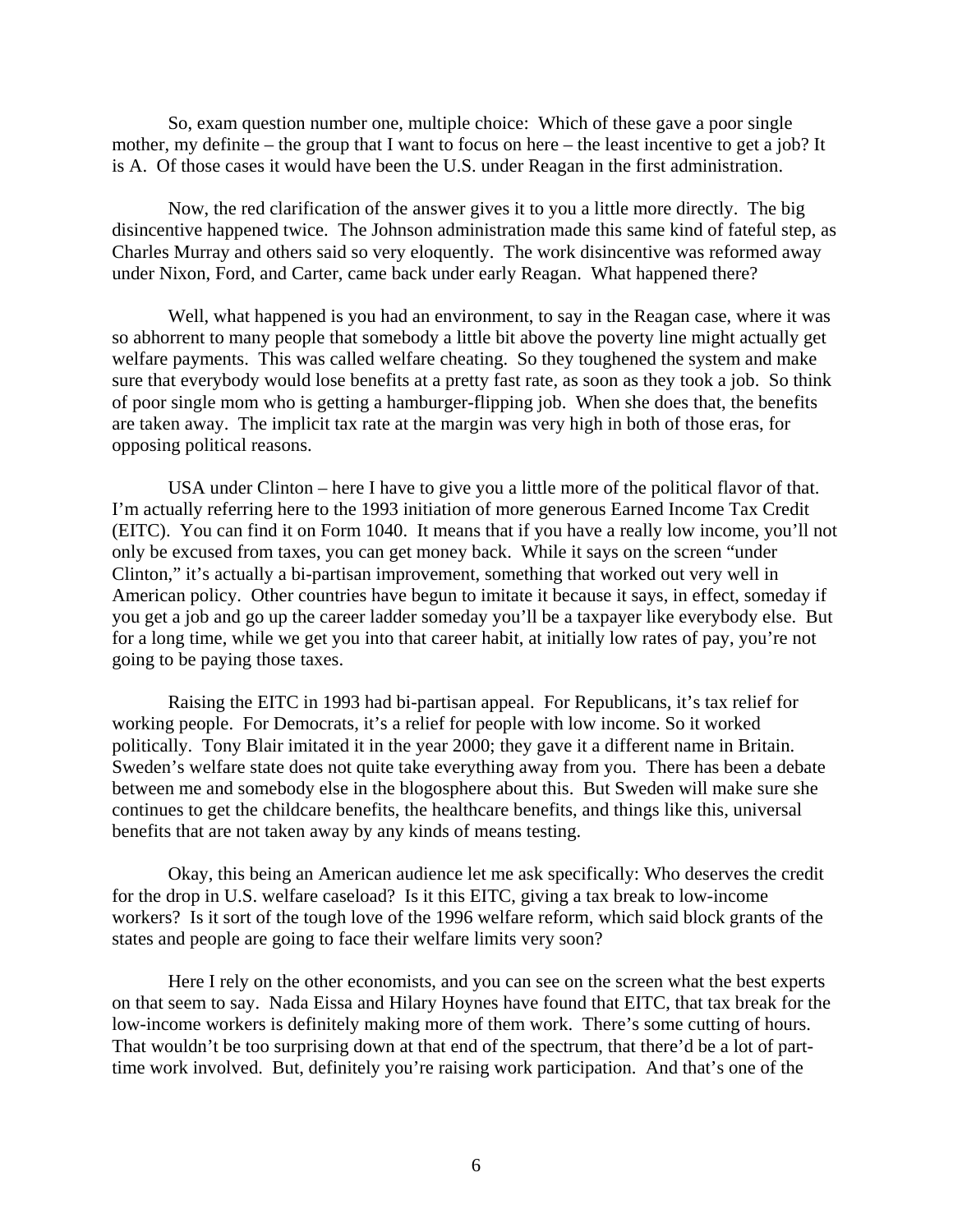reasons why other countries have begun to imitate it. This is a respect in which the Americans are getting high marks from those who are concerned about such social programs.

The EITC and the toughness of the welfare reform of 1996, with the term limits, and the combination of that and all of the other degrees of flexibility that that program actually gives to states, and to welfare mothers is responsible for increasing work participation. Rebecca Blank's portrayal of this as being something that got gains by putting people more back to work with a mixture of continuing benefits and some restrictions is probably all right.

Now, let's come to the tax mix. And Itai will want to talk about these issues too. But here is something, I think, it's still news for many people. So there's your next exam question. Which of the following tax rates do the big welfare states not levy as the higher tax rate than in the United States? Which of these kinds of taxes? Again, the right answer is A.

Let's talk about that a bit. You know, there are many people who imagine that the bigbudget welfare states are countries that soak the rich and tax corporations and top incomes the most. Not true. There is not a clear distinguishable difference. And on many of those fronts, it looks a little odd if you said a country would be foolish to double tax dividends, say, both at the corporate and at the personal level, because that might discourage growth and accumulation. Well, that would be the United States and they've only partly changed that under the Bush administration. It's not the welfare states that tax dividends most heavily.

No, labor income is taxed more in the high-budget welfare states. A political corollary is that the people who are actually paying for that social insurance are largely overlapping with the people who would have voted for it. So it's not quite the Robin Hood story that I think many people had in mind.

And then C and D, on which I have particular points. C is a tax on general consumption, the VAT in Europe, or sales tax, you would say in the United States. That is quite high in Europe, as you've known if you've been there as a tourist. Is that good for economic growth? Here's my particular way of putting it right now: Every conservative in a low-budget country, like the United States, says it is. Isn't it interesting that it happens elsewhere, and not here?

And then finally the sin taxes on these addictive products that have bad health consequences – you can see those three here, and in Europe it's over five dollars a gallon for gasoline. Alcohol and tobacco are also taxed very highly. And my rhetorical point about that is, what's so bad about such taxes for economic growth?

Now I want to go on the other side where the welfare states have some advantage over the United States. And others I think will be discussing this too, so I'll just be brief here. I'll give you a little bit of historical twist on this.

Public health is the clearest social sector where the U.S. is severely disadvantaged. We have more bureaucracy than an all-public system, we have higher administrative costs, we save fewer lives. That's only partly because of ideology and the unwillingness to have "socialized medicine."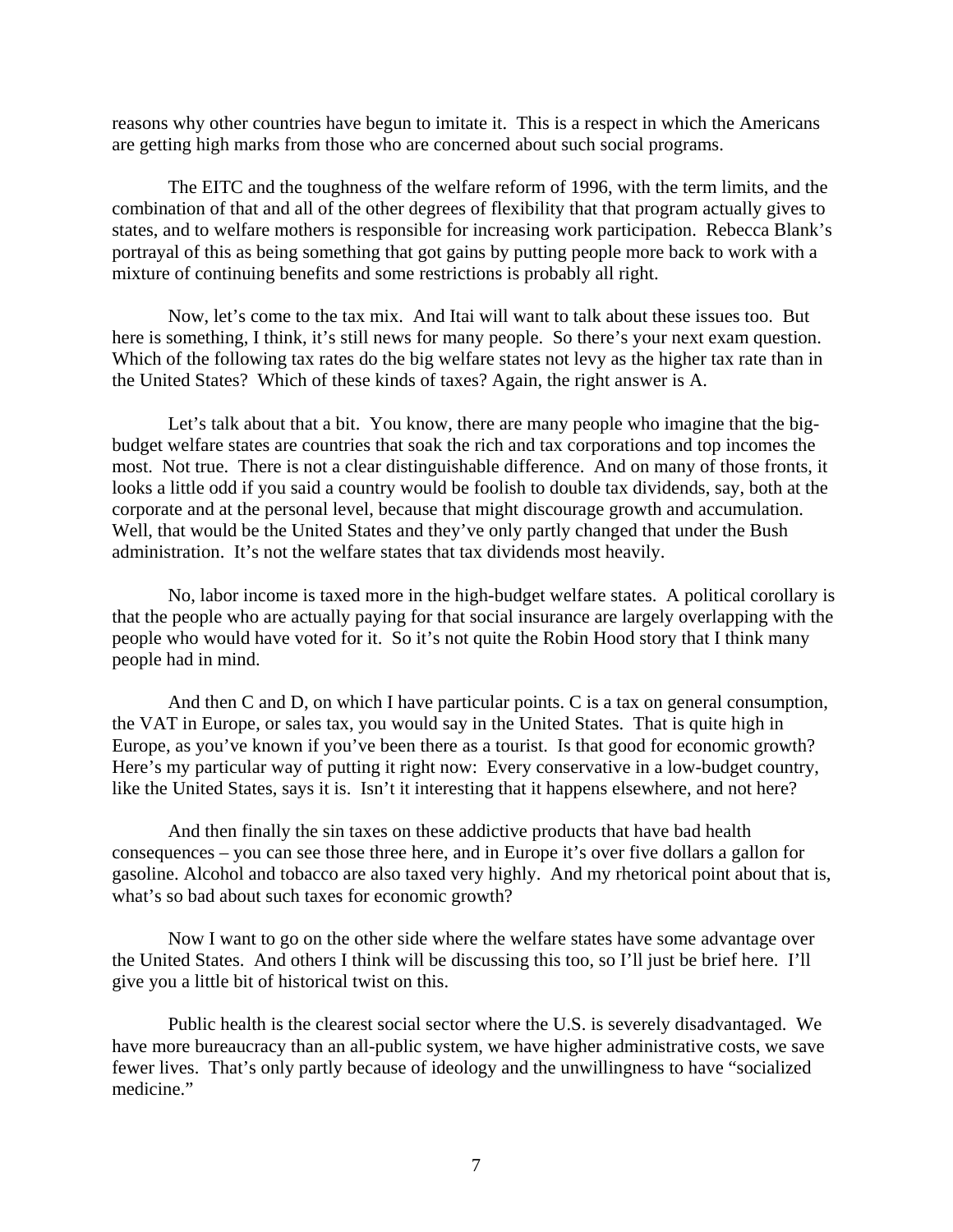It's also due to oddities of American history. First, our history has tied healthcare to your job; the secret is out. And if you change jobs, you have a serious problem in the United States. How did we get that? What is the logic of that? It's very elusive. It goes back to wage-price controls in the 1940s and tax rulings of the Supreme Court in the 1950s. We decided that there should be special tax advantages for healthcare insurance through your employer. And, that being the case, we have created a giant healthcare-and-pensions group-plan industry, which can be guaranteed to lobby against any reform that would ever make them unnecessary. Second, since 1965, Medicare has caused soaring costs of civilian health care provided only to the age group for which the cost of each extra year of life is the highest.

On support for mothers' careers in Europe, I'm going to be a little quick on that because I need to save time, but there is a big effect in welfare states. Mothers' human capital, their ability to become productive over the lifecycle is very much affected by society's willingness to give them the help with childcare and early-parental leave, and the welfare states, especially the northern ones, do a lot better on that. I cannot elaborate on cleaner government and ALMP, since I'm short on time.

The pension crisis of the  $21<sup>st</sup>$  century: What's going to happen now when we have everybody really old? Well, that's the first of three familiar sources that we want to just remember here quickly about how you get into trouble with pensions. These remarks will be on the pension side, not on the healthcare side.

First, it's really inconvenient to live a long time – (laughter) – not a good idea. And Japan and Italy have really fallen into this trap. Their defect demographically is that they live forever, they have no children, and they have no immigrants. I might have exaggerated a bit, but that's the idea. They're going to be in serious trouble; some other countries will too.

Trouble with pensions can come in two other ways. The next way is something I do not define as being part of the welfare state because William Beveridge and others who set it up didn't either. This is subsidizing earlier retirements so that a male who's 52 gets more or less full benefits and stops working forever. That's a feature of the Mediterranean countries, in particular. If people are going to be living longer and longer, why should you take taxpayer money to make them retire earlier? There's going to be a real problem for the budget and for paying for the pensions later on.

Having an overall government deficit is likewise problematic. After all, pensions in the end rely on all government money. You can ignore what you heard about special reserves for the pension fund. The countries that have the biggest deficits among the rich countries – well, that would be Japan. They are bringing it down now but they are still in the number-one category. The United States has been in second or third place since 2001. It's not the welfare states that have been running large deficits.

How can we get out of this and grow older gracefully? Any provision for old age will have to face this issue. Something has to give. As you get older and older, you have to somehow change the ratio of how much you get in retirement to how much an average worker